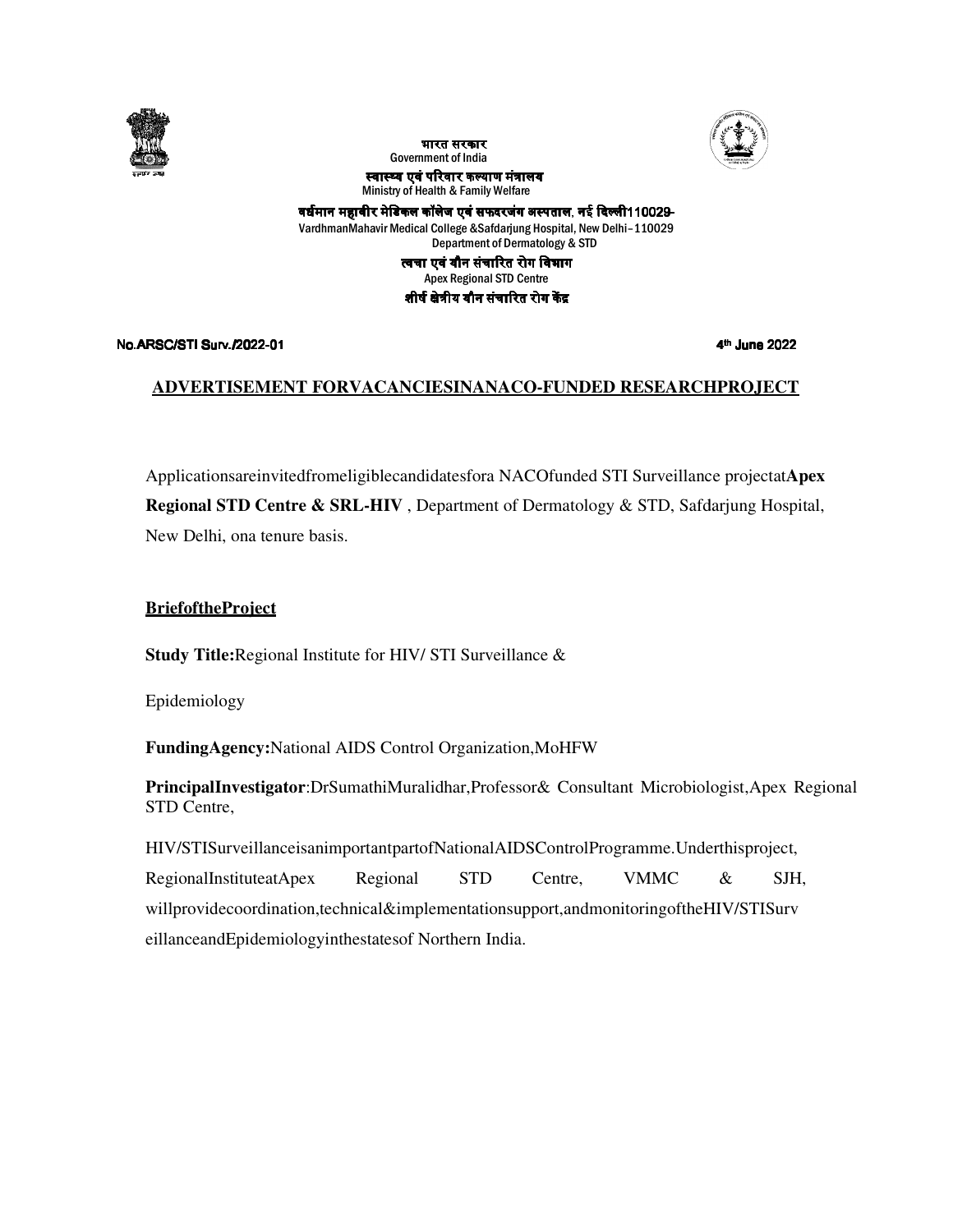# **Detailsof Vacancies**

| SL                      | <b>Vacancy for</b>                      | <b>Noof</b>  | <b>Essential Qualification</b>                           | MonthlyCon           |
|-------------------------|-----------------------------------------|--------------|----------------------------------------------------------|----------------------|
| ${\bf N}$               |                                         | posts        | andExperience                                            | solidatedEm          |
| $\mathbf 0$             |                                         |              |                                                          | oluments             |
| 1.                      | Project                                 | $\mathbf{1}$ | MBBS with MD-                                            | Rs. 1,00,000/        |
|                         | Coordinator                             |              | Microbiology with 3 years                                | month                |
|                         |                                         |              | research/teaching experience                             |                      |
|                         |                                         |              | <b>OR</b>                                                |                      |
|                         |                                         |              | MBBS with 6 years                                        |                      |
|                         |                                         |              | research/teaching experience.                            |                      |
| 2.                      | Consultant                              | $\mathbf{1}$ | MBBS with MD-Community                                   | Rs.                  |
|                         | (Epidemiology)                          |              | Medicine with 3 years                                    | 1,00,000/mon         |
|                         |                                         |              | research/teaching experience                             |                      |
|                         |                                         |              | <b>OR</b>                                                | th                   |
|                         |                                         |              | MBBS with 6 years                                        |                      |
|                         |                                         |              | research/teaching experience.                            |                      |
| $\mathbf{3}$            | Junior                                  | $\mathbf{1}$ | EssentialQualification                                   | Rs. 70,000/          |
|                         |                                         |              | 1. MBBS/MPH/Masters in                                   | month                |
|                         | Consultant(Epid                         |              | HealthManagement                                         |                      |
|                         |                                         |              | 2. Any other graduation related                          |                      |
|                         | emiology)                               |              | tomedical/nursingorparamedical                           |                      |
|                         |                                         |              | sciences withadditional                                  |                      |
|                         |                                         |              | qualification of Masters                                 |                      |
|                         |                                         |              | inPublicHealthor<br>HealthManagement                     |                      |
|                         |                                         |              | Experience: 5years                                       |                      |
|                         |                                         |              | ofworkexperienceinrelateddiscipl                         |                      |
|                         |                                         |              | ine.                                                     |                      |
| $\overline{\mathbf{4}}$ | ResearchOfficers                        | 3            | EssentialQualification                                   | Rs. 64,000/          |
|                         |                                         |              | 1. MBBS/MPH/MastersinHealth                              | month                |
|                         |                                         |              | Management                                               |                      |
|                         |                                         |              | 2. Any other graduation                                  |                      |
|                         |                                         |              | relatedtomedical / nursing                               |                      |
|                         |                                         |              | orparamedical sciences                                   |                      |
|                         |                                         |              | withadditionalqualificationof                            |                      |
|                         |                                         |              | Masters in public Health or                              |                      |
|                         |                                         |              | HealthManagement                                         |                      |
|                         |                                         |              | Desirable: 2 years of work                               |                      |
| $5\overline{)}$         |                                         | $\mathbf{1}$ | experience<br>inrelated discipline.<br>Masters Degree in | Rs. 31,000/          |
|                         | DataManager/Pr<br>ogrammer              |              | ComputerApplication/IT/Computer                          | month                |
|                         |                                         |              | Science                                                  |                      |
|                         |                                         |              | orB.E/B.TechincomputerScience/IT                         |                      |
|                         |                                         |              |                                                          |                      |
| 6                       | ProjectSupportSta<br>ff/OfficeAssistant | 1            | Graduate in any discipline with 5years<br>ofexperience   | Rs. 32,000/<br>month |
|                         |                                         |              | inAdministration/Finance and                             |                      |
|                         | /Accountant/Proje<br>ctOfficer/Persona  |              | Accountswork                                             |                      |
|                         | <b>lAssistant</b>                       |              |                                                          |                      |
|                         |                                         |              |                                                          |                      |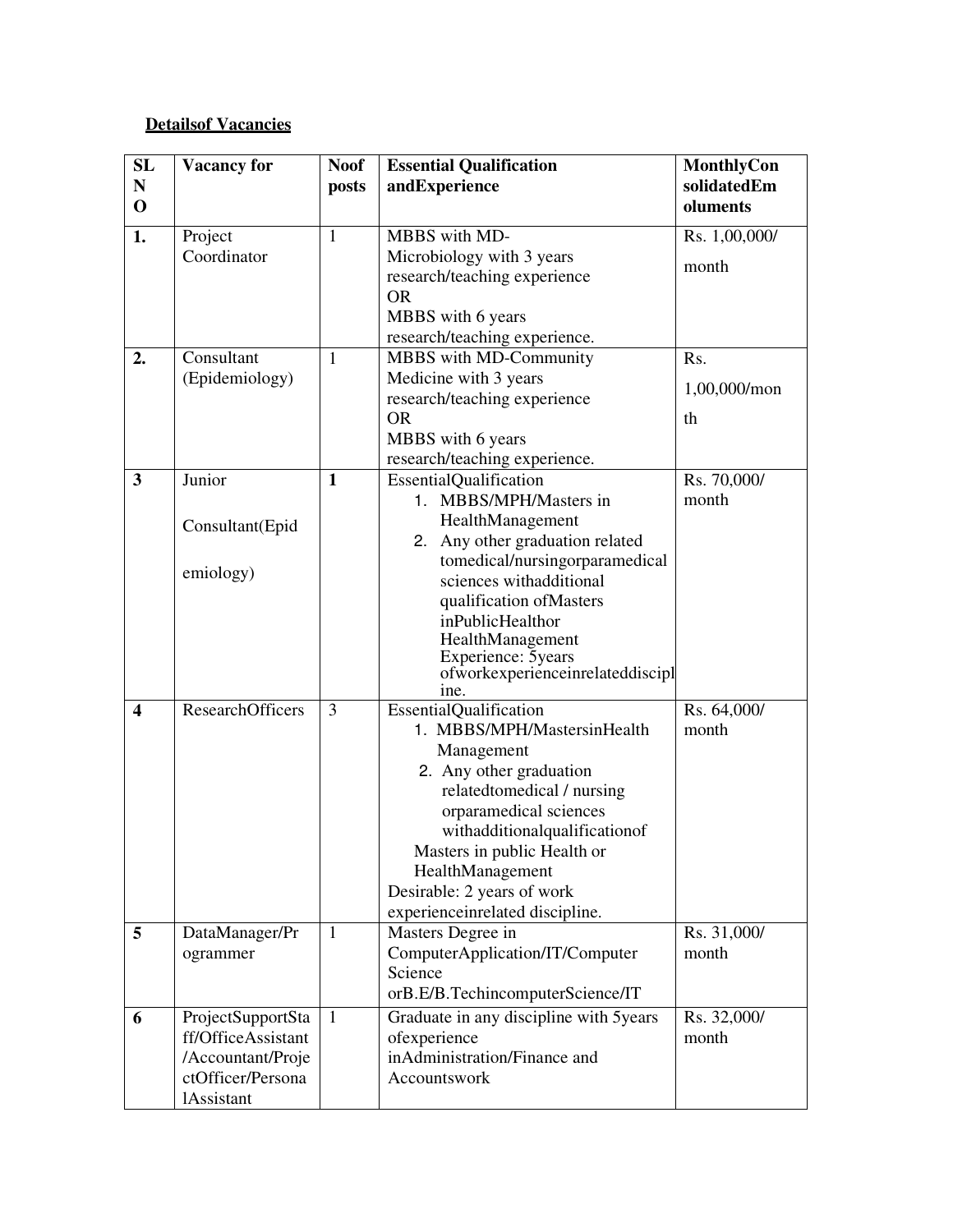|   | Data<br>EntryOper<br>ator            | 2 | Graduate in any discipline with<br>2years of work experience in<br>EDP(ElectronicDataProcessing).<br>A speed test of not less than<br>15,000 key depression per hour<br>throughspeedteston computer | Rs. 18,000/<br>month |
|---|--------------------------------------|---|-----------------------------------------------------------------------------------------------------------------------------------------------------------------------------------------------------|----------------------|
| 8 | Attendant/<br>Multi-<br>TaskingStaff |   | +2 Pass/equivalent with 2 years<br>ofexperiencein officework                                                                                                                                        | Rs. 15,800/<br>month |

## **InterviewProcess:**

- **1.** Eligiblecandidatesmayapplyontheattachedproforma.Thefilledupapplicationformalongwithcertificateofage,qualification and experienceshouldbeemailedtoapexstdcentre.sjh@gmail.com(alldocumentsmer gedasasinglePDFfileinsameorder as given above). Subject line should be "**Application for Post of (Name of thepost)".**
- 2. Applicationshouldbemailedtoabovee-

mailID**onorbefore27/06/2022**.Anyapplications receivedafter 5 PM of 27/06/2022will notbeconsidered.

- 3. List ofshortlistedcandidateswillbepublishedon**VMMC & SJHWebsite**beforetheinterview. Also, the candidates shortlisted for interview will be intimated via e mail.
- **4. Date ofInterview:will be notified later.**
- 5. Candidatesshouldbringtwophotocopiesofapplicationformandsupportingdocum ents,alongwith original documentsfor verification and 2 PP size photographs, atthe timeofinterview.
- 6. Thedecisionofselectioncommittee,furthertoapprovalofMedical Superintendent, Safdarjung Hospital, will be final.
- 7. Result willbepublishedonVMMC &SJH Website, and successful candidates, will be intimated via e mail, aftertheselectionprocessisover.